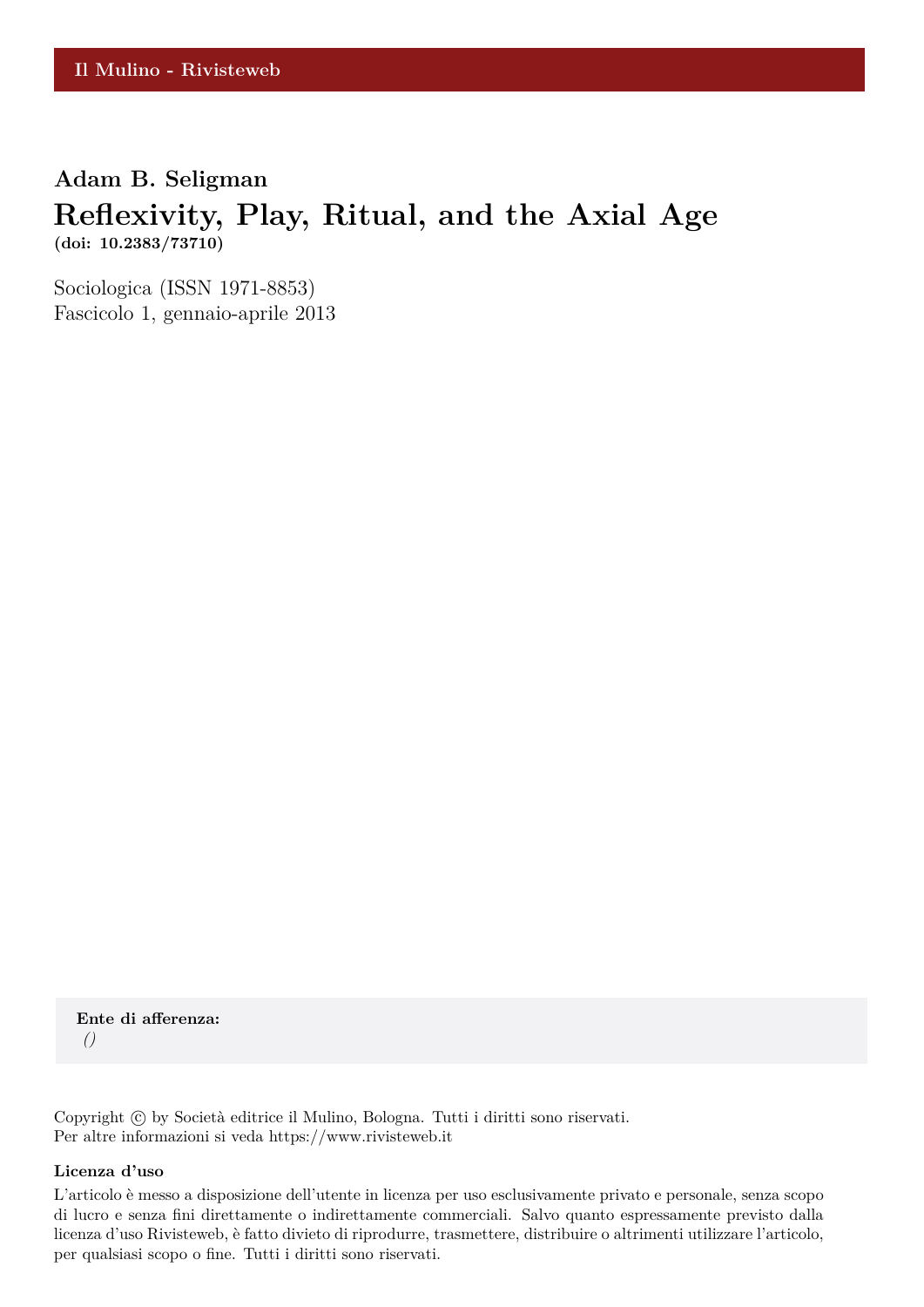# **Reflexivity, Play, Ritual, and the Axial Age**

*by* Adam B. Seligman

doi: 10.2383/73710

Robert Bellah's study of *Religion in Human Evolution* is a rich and multilayered account that can be interrogated from many different perspectives and points of view. The scholarship is so broad and the field so wide that it is almost impossible to discuss the whole, without one's own words taking on the character of the superficial, the hagiographic, or the formulaic. In the following then, I will engage with only one or two themes presented in the book, not so much to critique a thesis but more to embellish certain insights that have implications beyond the grand presentation of millennia of the human experience that this book seeks to address.

Bellah's study is bounded on one extreme by the Paleolithic Age and at the other by the Axial Age. About half of the book is devoted to Axial Age religions, in ancient Israel, Greece, India, and China. And it is here, rather than in the Paleolithic that I wish to begin. The idea of the Axial Age, first introduced by Karl Jaspers following the Second World War, has been garnering much attention recently. The work of Eric Voegelin, of Benjamin Schwartz, and Shmuel N. Eisenstadt's studies of the 1980s, as well as that of other scholars, have all been renewed *foci* of interest and different readings of the concept and its importance have contributed to a growing literature around the concept of Axial religion. The concept has in fact become somewhat blurry over time, as scholars have moved from speaking of an Axial Age, to axiality (as a characteristic of certain social orders) and some very serious scholars, such as Jan Assman, have questioned the very binary distinction posited between Axial and pre-Axial civilizations.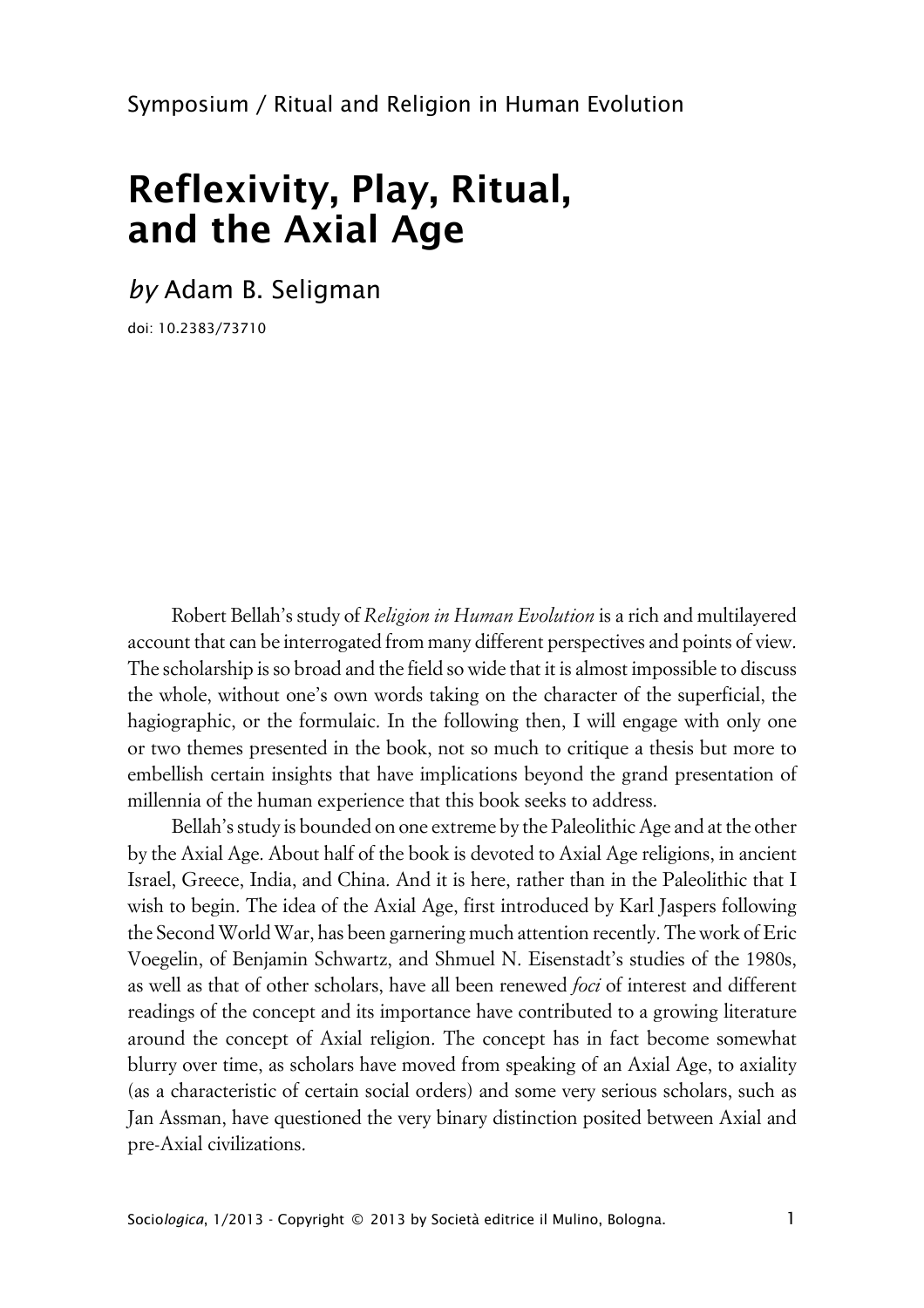In the most basic of terms, the Axial Age refers to that period, between roughly 500 BCE and 600 CE when, in Eisenstadt's terms there emerged and became institutionalized "a conception of a basic tension between the transcendental and mundane orders, a conception which differed greatly from that of a close parallelism between these two orders or their mutual embedment which was prevalent in so called pagan religions, in those very societies from which these post Axial civilizational emerged" [Eisenstadt 1982, 294]. The emergence of these Axial civilizations followed a period of institutional breakdown characterized by a similar breakdown in cosmological symbolism. This period, in Eric Voegelin's terms of "cosmological disintegration" during different "times of troubles," resulted in a new appreciation of the relations between the individual and society and the cosmic order [Voegelin 1954, 74]. This change was accomplished through the fundamental restructuring of terms of relations between mundane and transmundane orders [Schwartz 1975]. As noted by many, the emergence of this conception across different civilizational endeavors constituted a major force in restructuring the terms of collective life, in the principles of political legitimation, as well as in the very conception of the self. To quote Voegelin,

These experiences [of transcendence] become the source of a new authority. Through the opening of the soul the philosopher finds himself in a new relation with God; he not only discovers his own psyche as the instrument for experiencing transcendence but at the same time discovers the divinity in its radically non-human transcendence. Hence, the differentiation of the psyche is inseparable from a new truth about God. The true order of the soul can become the standard for measuring both human types and types of social order because it represents the truth about human existence on the border of transcendence. The meaning of the anthropological principle must, therefore, be qualified by the understanding that not an arbitrary idea of man as a world-immanent being becomes the instrument of social critique but the idea of a man who has found his true nature through finding his true relation to God. The new measure that is found for the critique of society, is indeed, not man himself but man in so far as through the differentiation of this psyche he has become the representative of diving truth […] The truth of man and the truth of God are inseparably one [Voegelin 1952, 66, 69].

The discovery of transcendence thus provided, for the scholars quoted above, a new *loci* for both individual man and for society. In somewhat simplistic terms, it provided a point of reflectivity and critique – a conceptual place, outside of the world, from which the world, its categories and its orders (political, religious, social, scientific, etc.) could be reflected on and critiqued. Not surprisingly, when Eisenstadt discussed the new elites spawned in this developing civilizational project his paradigmatic example was that of the Israelite prophets. Nathan's confrontation with David is one such encounter that comes to mind as evoking all that was now possible in an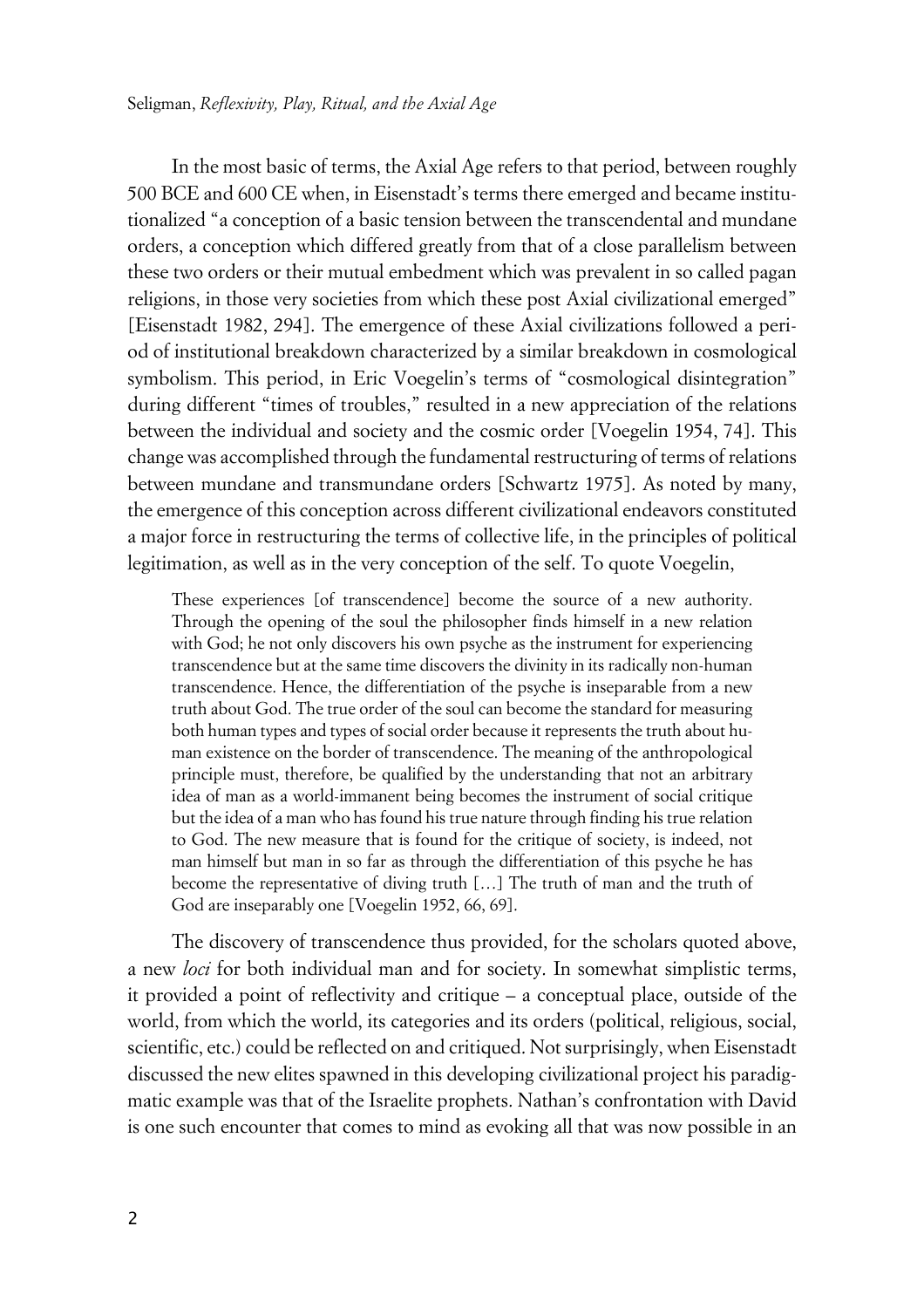age when kings were no longer gods and the idea of the *Good* could be abstracted from the real existing orders of the world.

In his analysis of the axial age Bellah makes an interesting move, one that is congruent with his evolutionary schema based on Merlin Donald's [1991] stages of human cognition – mimetic, mythic, and theoretic. For Bellah identifies the Axial Age with what Donald terms the theoretic stage of human cognitive and cultural evolution – viewing this stage, moreover, as relatively disembedded from the preceding mimetic and mythic stages. He focuses on the "theory construction" aspect of theoretic culture (over and above the innovations in graphic representation and the external memory that this allowed). The Axial breakthroughs are, thus for Bellah, very much a cognitive phenomena (here he follows Yehuda Elkana [1986] on second-order thinking), allowing us to "think about thinking" and he strongly identifies this theoretical posture with human reflexivity. The case made is a strong one and there is no gainsaying its power and coherence.

The only question that arises is, if it is not somewhat constraining of our view of reflexivity. For one can be reflexive from many a stance, not just from the cognitive one. The case of the prophet Nathan above is a case in point. The very break posited by radical transcendence (and note that Voegelin speaks of transcendence, not the transcendental) allows for a position of moral reflexivity that can exist independent of reason and its workings. People reflect from many places, and the construction of theories is not a necessary and perhaps not even sufficient condition to such reflection. The simplest architectural forms, the first vertical, the *temenos* around a Temple – all these are points of reflection with no necessary theoretical articulation beyond the acts of building. As Louis Kahn reflected: "The beauty of architecture is that it deals with the recessions of the mind, from which comes that which is not yet said and not yet made" leading to such "momentous event[s] in architecture [as] when the wall parted and the column became" [Kahn and Lobell 1979, 42, 54]. Play too continues to be a powerful place of reflection on all aspects of culture and social order, again with no theoretical development.

Play does appear in Bellah's book, mostly as an afterthought around which the conclusion of the book is centered, though it does appear earlier as well in reference to animal play. Bellah admits to the book's deficiency in failing to engage sufficiently with the element of play in human culture. I will attempt to address some of that deficiency here, most especially in the context of reflexivity and the role of play in providing a space for such.

For, play, like ritual, deals with the subjunctive, with the "as if" – the place par excellence for reflection, even if, often, with minimal theoretic elaboration. Play presents us with a mode of assimilating both the object world and the world of social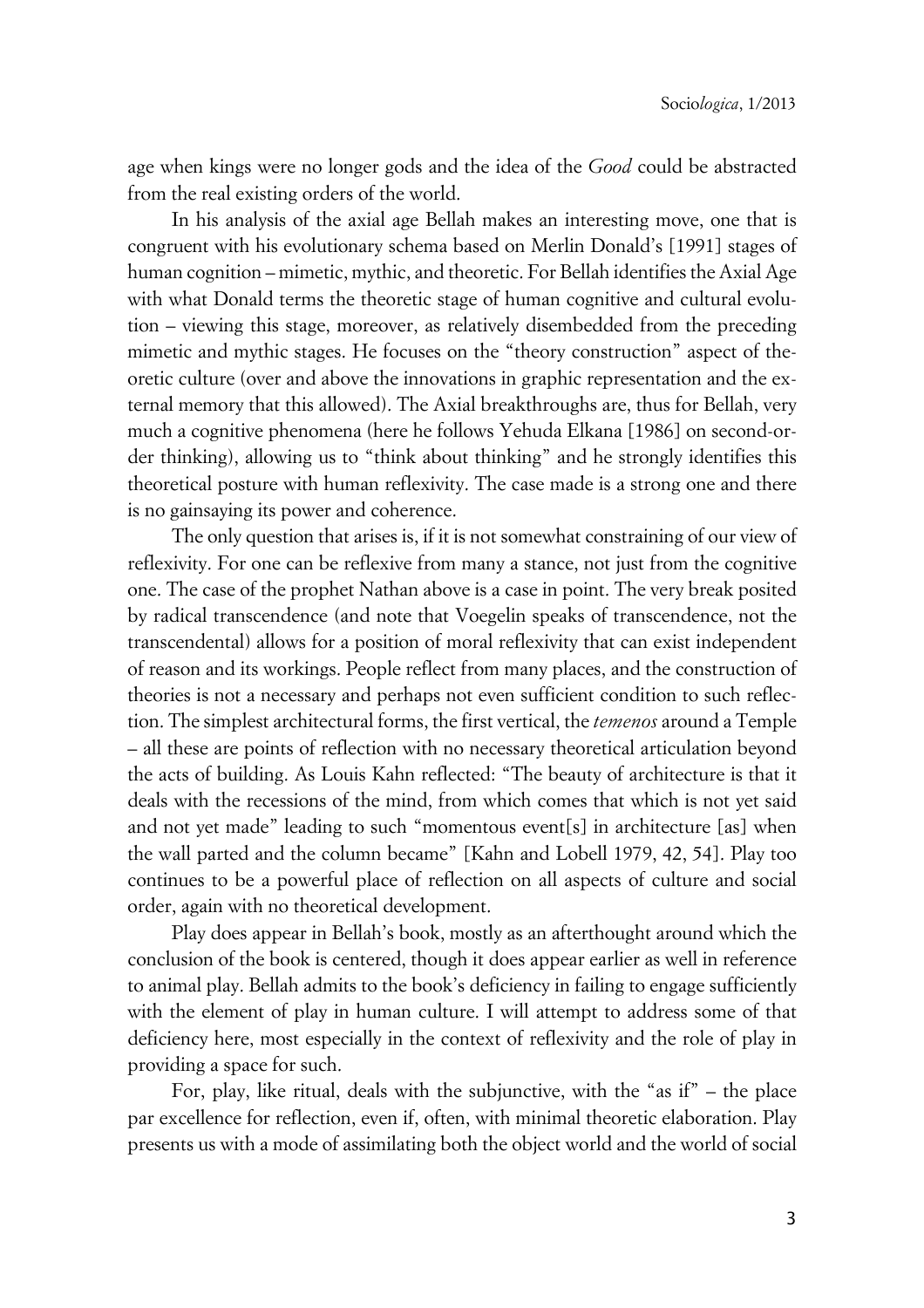relations into the experiential world of the individual – and ultimately of a group of such individuals – a society. In this, play shares some strongly salient features with ritual, that set them both apart from the world of work, of instrumental calculation and other modes of integrating self and world. We may recall here how thinkers such as Jean Piaget saw play as a developing stage in the coordination of self and world. Piaget [1962] develops an idea of play as providing a crucial moment in our developing capabilities to re-present, that is, in the widest sense, to symbolize the world. It is, he explains, a way station in the progress and development of mimeses, from simple repetition to abstract symbolization. He argues that a child begins developmentally with imitation, simple repetition (which affords the pleasure of mastery) and slowly progress through half a dozen stages to child's play and make-believe. Make-believe already requires the ability to symbolize, to dissociate signifier from signified and so to create the illusionary world of play where the rocking chair is the mountain and the lamp-shade the damsel in distress. At its final stage, full-fledged symbolization (beyond play) provides the crucial means to move from what Piaget calls "assimilation" (of world to ego) to "accommodation," that is, the construction of symbols and symbol systems that allow the self to change in response to the world. Play for Piaget thus takes us beyond imitation, which is but the ego attempting to reproduce the object world, but not yet to symbolization – where we already begin to accommodate to that world. Hence the particular character of the ludic in assimilating reality to the needs of the ego: it is neither pure imitation, nor pure symbolization. Play is the synchronic space where the epic moves studied by Donald and followed by Bellah, the moves between mimetic and theoretic culture take place. But play happens all the time. It is not simply a "remainder" of some prior form of being in the world. Play remains absolutely necessary to our lives, to our continual psychic development and to our ability to engage with the world and its demands.

Imagine a familiar story: A three year old boy is regularly put to bed by his father, after his mother has fed and bathed him. The procedure is ritualized, and the child greets deviations from it by strong protest, though the father might be more welcoming of a deviation that shortens the length of the ritual. The little boy sits on his father's lap, holding his favorite stuffed toy animal, while the father reads a story to him, the child having gone through the ritual procedure of picking which book to read (it always turns out to be only one or two out of a large number of possibilities). The father reads, "Jack and the Beanstalk," and must read it the same way each time, but either father or child can make some variation if the other consents to it, usually done in a slightly teasing or playful manner.

The little boy and/or the father might accentuate in voice or gesture one or another of the characters, suggesting a partial imitation-identification with that char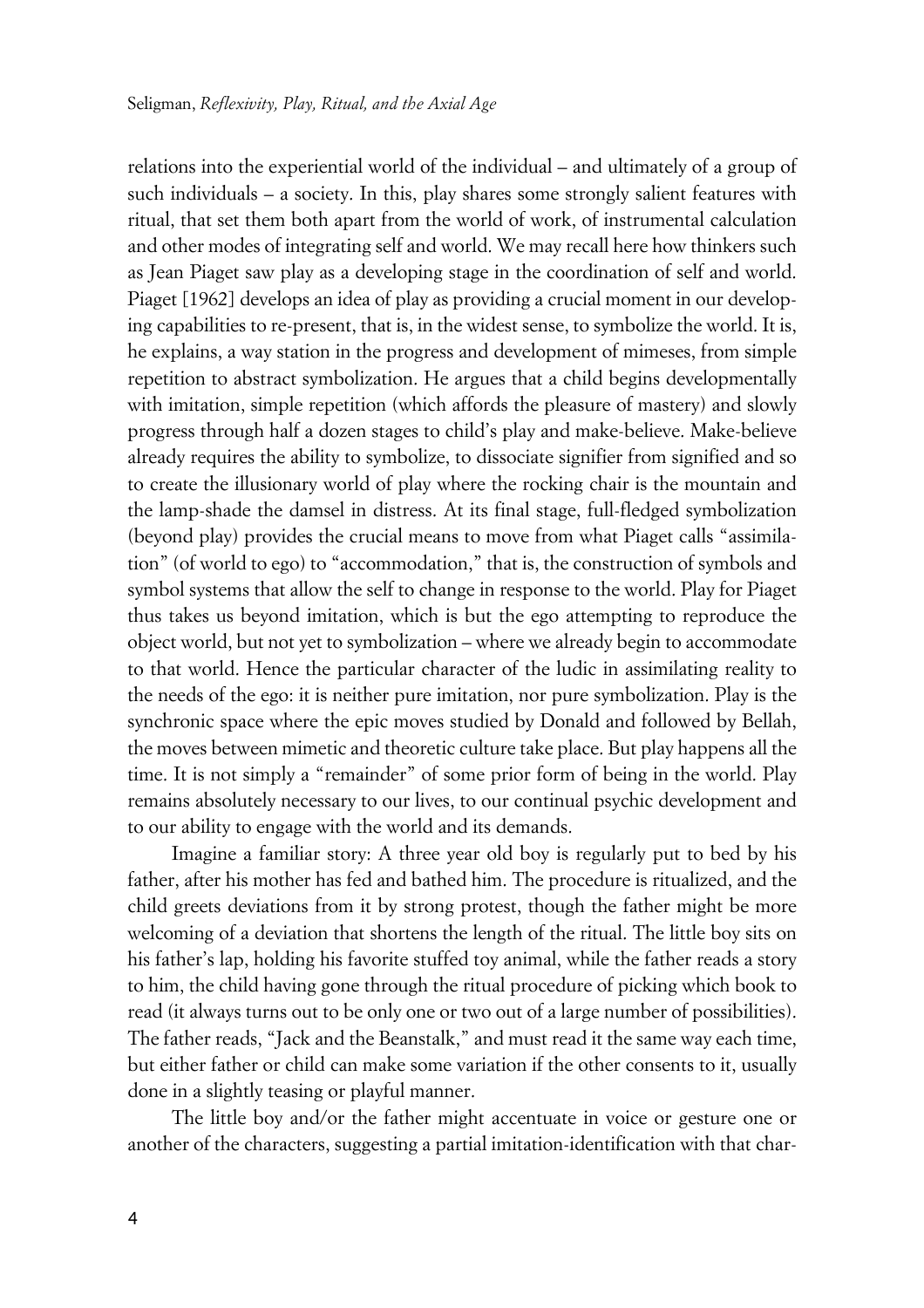acter – the little boy can become the menacing giant, but it has to be in a particular way, with a particular verbal and non-verbal formula. A videotape would show also the repertory of bodily gestures, the alternating enfoldings and then separations of the bodies of father and son, the fidgeting and touching of different body parts at different points in the story, the variations in how closely the stuffed lion is held. There might then be one final good night hug, and perhaps one song sung together, or sung by the father. With all of this, the child can go to sleep, and the father can leave the room.<sup>1</sup> If the child asks for one more story, or one more repetition, or begins to demand, not just ask, he is breaking the "ground rules," the frame of the ritual, just as surely as if the father announces that tonight we will only read part of the story.

If one were to observe and study this bedtime ritual over time, it would become clear how much is being enacted between father and son: issues of giants and little boys, tiny things that can grow big and straight and strong, little boys who can act like the father, mothers who encourage their little boy's efforts at "manhood," and the virtues of cleverness as a weapon of the weak. The father is re-entering the childhood world of big and small, powerful and powerless, reverberating perhaps with some of his own childhood experiences of being read to by his father, the child's grandfather. While all these multiple issues are being symbolically represented, actual negotiation of role and power differentials are taking place between father and son, and in a setting of safety and familiarity, established and maintained in large part by the repetitiveness of the bedtime scene. The enactment and the negotiation require from both child and parent a capacity to relax and re-form boundaries, to shuttle back and forth between "is it really true" and "pretend"; to shuffle roles and role expectations, to imagine past, present and future, and somehow to conclude, knowing all this will be repeated countless more times. Needless to say, as we grow and broaden our repertoire of play and games, we reflect and come to grasp other, facets of our life, whether competitiveness (in tennis say), love's challenges (in theatre) or the absurdity of order (as we tickle each other to tears or splash wildly in the pool). None of these, I posit, require heavy doses of theoretic elaboration. All however are necessary – today as long ago, in our adulthood as in our childhood. The needs of a diachronic perspective, while quite clear in a study devoted to human evolution, must not blunt our full appreciation of the synchronic importance of the phenomena under investigation.

As noted, play shares many of its defining characteristics with ritual, though not we would claim in terms of symbol construction (which Bellah focuses on) and more

<sup>1</sup> See Bruner and Lucariello [1989] for discussion of how the child might not go to sleep right away, but continue the "ritual" in the form of a monologue, recounting various parts of the recent interchange and/or other parts of his day. Interestingly, they found that the child's language in these monologues is more complex and richer than in her ordinary interactive speech.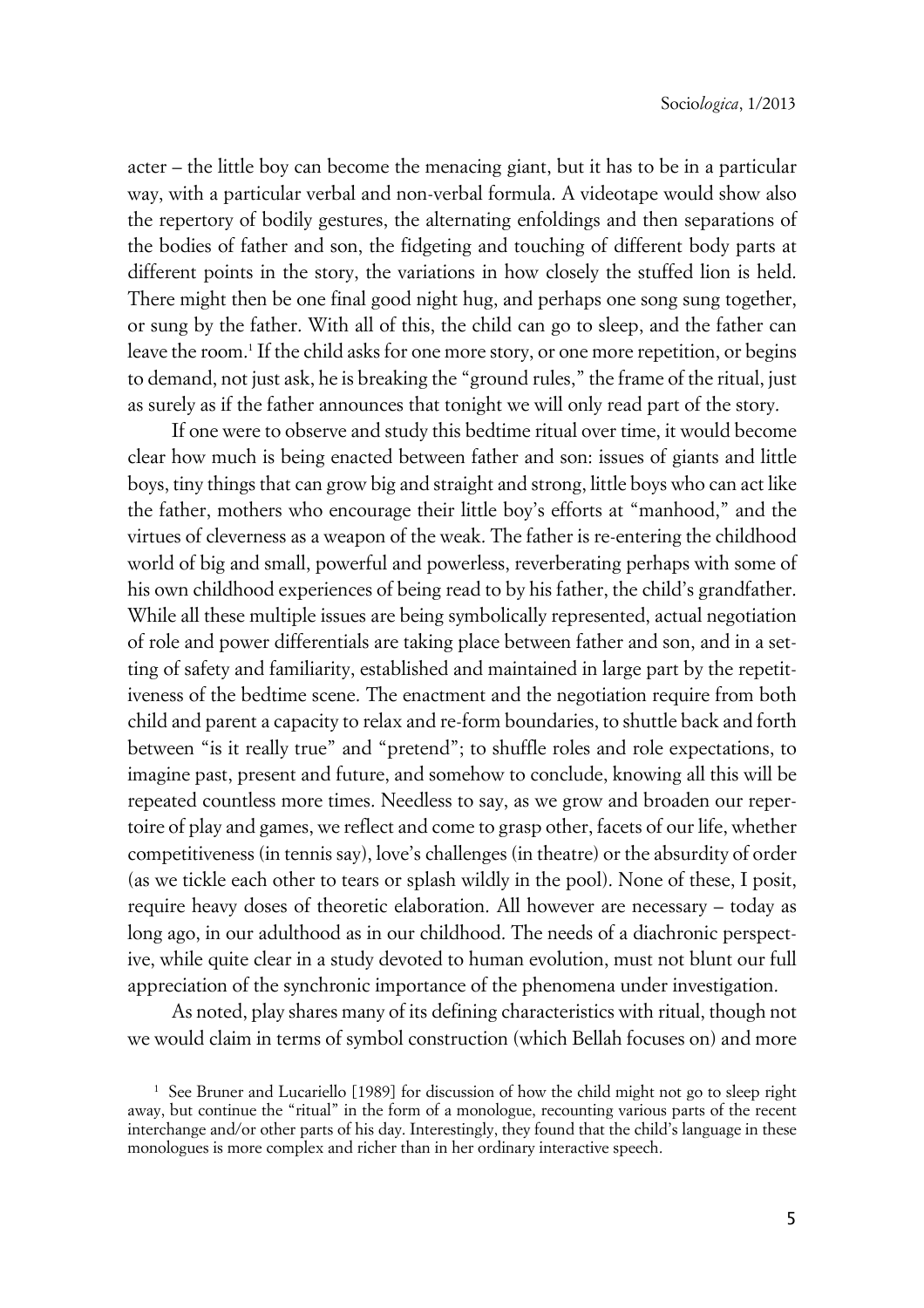in its underlying *Gestalt*. One of the most influential attempts to merge the categories of ritual and play – and one well noted in Bellah's book – came from Johan Huizinga's *Homo Ludens* [1950, 5, 25], in which he placed play as a primary building block of civilization, viewed "culture *sub specie ludi*," and where he viewed archaic ritual as sacred play. Nearly all critics agree that his concept of play is too ambitiously broad, and his style of argument too fast and loose. Nevertheless, his definition gets at so many of the core features of play that no one writing on the topic can avoid him. It also helps clarify just why games and rituals seem so similar [Huizinga 1950, 8-11].

First, play for Huizinga is free. It is never imposed by biological need or moral duty, and the players can always suspend the game. Play, in other words, stands apart from the world of coercion. If politics is ultimately the legitimated control of coercive force, then play always lies outside its realm. Second, play is disinterested. It is not about satisfying needs or maximizing life interests. Play does not make life possible by providing food or shelter; instead, he writes, it "adorns life" [Huizinga 1950, 9]. That is, play is not economics any more than it is politics. It epitomizes the sphere apart from our mundane needs, and we can see how this would lead Huizinga to the idea that play undergirds human civilization, which he sees primarily as high culture.

Third, play is somehow separated from ordinary life. It has its own time and place, its own course and meaning, secluded from the rigors of the everyday. Finally, play creates its own order within its delimited time and space; it is order. These last two points lie at the core of my claim here on the subjunctive nature of play, which it shares with ritual, its construction of an "as if" world that is bounded apart from ordinary life with its own sets of rules and its own space and time. Huizinga himself is quite explicit and bold with the comparison:

Just as there is no formal difference between play and ritual, so the "consecrated spot" cannot be formally distinguished from the play-ground. The arena, the cardtable, the magic circle, the temple, the stage, the screen, the tennis court, the court of justice, etc., are all in form and function play-grounds, i.e. forbidden spots, isolated, hedged round, hallowed, within which special rules obtain. All are temporary worlds, within the ordinary world, dedicated to the performance of an act apart [Huizinga 1950, 10].

This resonates, of course, with much anthropological discussion of ritual, like Mary Douglas on the role of boundaries, or Maurice Bloch on the way that ritual contexts encourage cyclical concepts of time in which nothing permanent ever changes [Douglas 1978; Bloch 1977]. Bloch in particular argues that ritual creates a "social structure," that is, an image of society as rule-bound and changeless, systematically ignoring the strategizing and improvising that make up so much of life as we really live it. This can work completely, for Bloch, only within the ritual context. If we think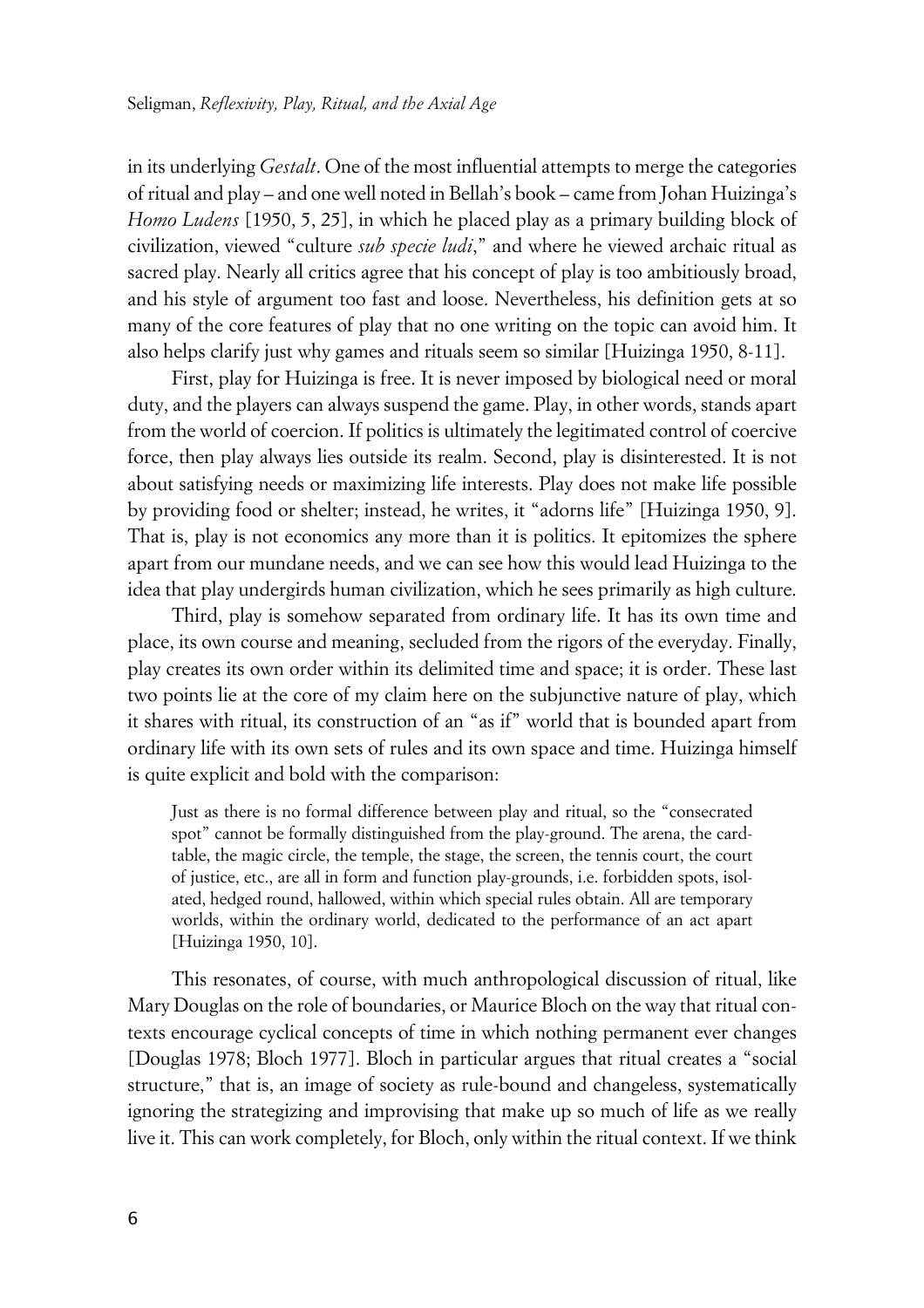about it in these terms, Huizinga is arguing that this bounded realm of constructed order constitutes that most human world which falls between coercion and physical needs, politics and economics: society itself. His definition frustrates because he calls all of this "play," but it has continued to inspire because it points to such important features of our social world.

Hans-Georg Gadamer provides a far more systematic account than Huizinga when he explores the relationships among play, festival, and art.<sup>2</sup> All these realms, for Gadamer, require us to enter into their alternate worlds, to join a "community" which they both typify and create. All bring us into "traditions," even if those traditions renounce earlier ones and require us to accept a new one, like much avant-garde music or art. His use of "symbol" in this context pulls us away from meaning as representation to meaning as action – he reminds us of the etymology of the term in the ancient Greek token, split in half, by which one party could identify another. Its significance lay in its ability to mesh with its other symbol-half, rather than in its allegorical reference to something else.

In the same way, children playing imaginative games are not so much representing superheroes or puppies as being them for the moment. They are not even "playing," in the sense that they have momentarily put aside self-consciousness of play. That is why an adult presence can so ruin the fun – it forces attention on the fact that this is play and thus breaks the subjunctive world. Jokes are like this too. Any joke that has to begin or end with "I'm just joking" will fail. Within the world of the game, those children simply are superheroes and puppies, just as a wafer is the body of Christ. The children do not need to be able to fly or wag their tails any more than the wafer needs skin and hair.

Play, ritual, art, and festival each thus create their own bounded communities and worlds of action. Each is a shared and bounded human construction with a rhythm (usually called repetition in ritual studies), rules of understanding and action, and powerful performative effects. Each deals with the dynamics of boundaries and boundlessness, maintaining a tension that is built into human existence. Ritual and play are both, to borrow a term from Brian Sutton-Smith [1997, 29], "enacted subjunctives." Both construct a third space (similar to Winnicott's transitional space or object) where we create, experience, and share alternative realities and orders. Both provide a critical place for reflexivity on normative orders, demands and hierarchies.

While Gadamer works through festival and play to develop a theory of aesthetics, he does, like Huizinga, leave us wondering how we can distinguish ritual from play, if indeed we should. What exactly is the difference between making a pun and

<sup>2</sup> See especially Gadamer [1986]. See also Grondin [2001].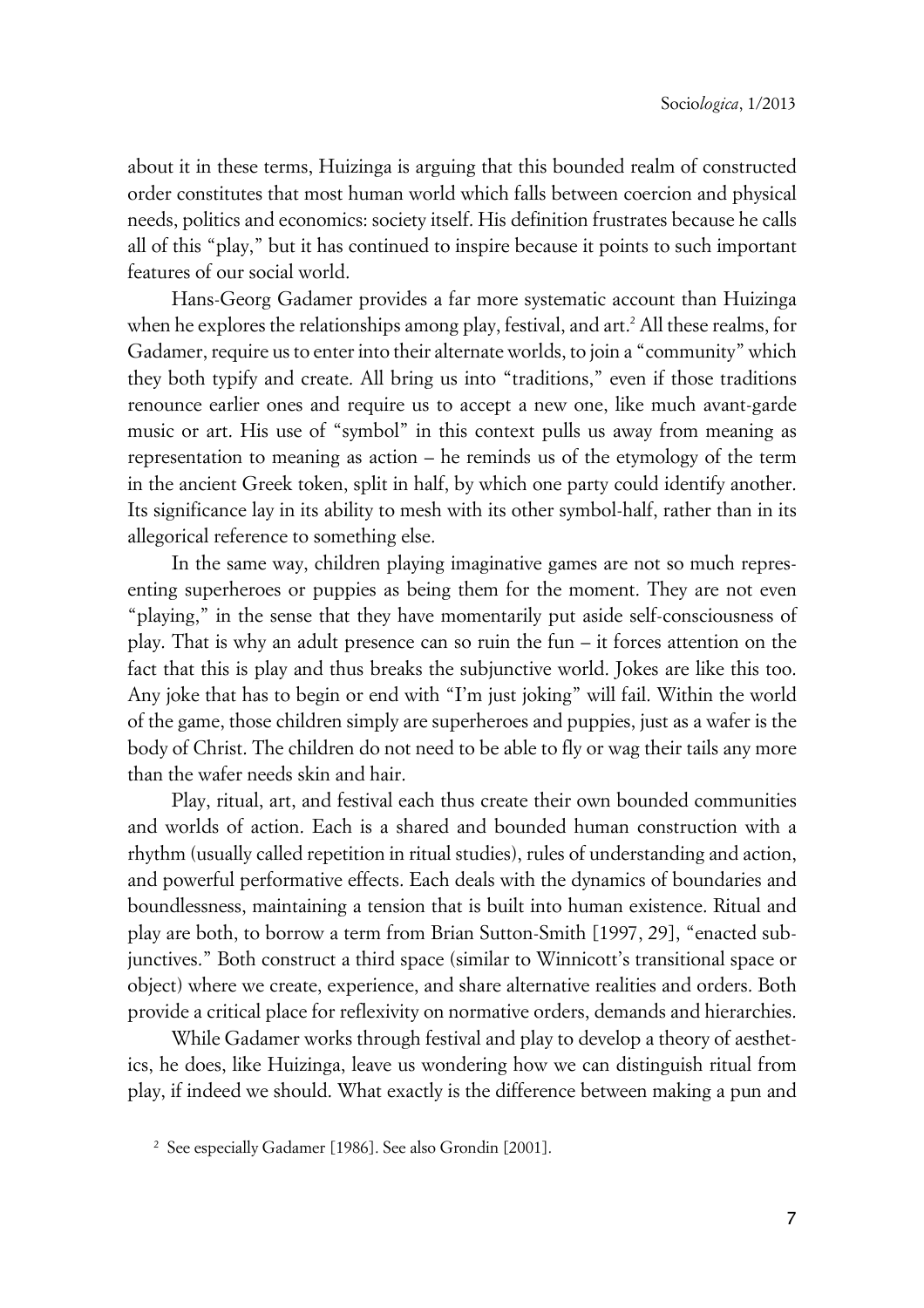saying grace, waving around a rubber chicken and sacrificing a real one? We have learned something by putting these things together, but surely we run the danger of losing sight of some important distinction in the process.

As a beginning, we can recognize that all of these acts create subjunctive spheres, that is "third spaces" of reflexivity. Yet, the particular "as if" worlds differ from each other in important ways. Some subjunctive worlds claim to be true and eternal, while others are ephemeral and *ad hoc*. In play we can create worlds of cops and robbers, goalies and forwards, or pawns and knights, but we can choose to abandon those worlds at any time. On the other hand, we must always return to purification rituals, because living a human life means becoming polluted, and the only way we can adjust is through periodic returns to another world of possibilities.

Note that this is not the same as saying that play is voluntary but ritual is compulsory. Sometimes the social pressure to play is overwhelming: no one feels more isolated and lost than the child kept out of game. And many rituals are voluntary, although some are clearly constitutive of their traditions (like baptism for a Christian). Rather, ritual worlds – performed or not – are eternal, while play's are ephemeral. Hockey (not to mention more obviously *ad hoc* play like tickling) could disappear forever from the universe, and while some few hockey players and fans would feel that the world had fundamentally changed, most would probably shift their sports passions elsewhere. Remove communion, however, even for a Catholic who rarely takes it, and everything is different. It is then not so much the "commitment with respect to future action" [Bellah 2011, 145] that is so critical in ritual, but rather the creation of a subjunctive space, a reality, and a shared world of those involved in ritual's peformance.

This has some important further implications. Ritual's evocation of a more permanent truth and reality encourages greater predictability and repetition in ritual than in play. We know how a ritual will end, because it always comes out the same way. Eternal truths demand it. This is not true for play. Even when we know there will be a winner and a loser, we cannot know in advance who it will be. Other kinds of games just stop rather than ending – playing house suddenly seems less interesting, or tickling starts to become annoyance, and we move out of that world and on to other things.

We know in advance how rituals end, but because rituals create worlds of unending truth, there is also a sense in which they have no end. The ancestors receive incense smoke every day, the witch Rangda and a magical animal called Barong in a Balinese festival always battle to a stalemate, Easter comes every year. Weddings and funerals, in which each of us may play the central role only once, are just as endless when seen from the society as a whole. Even petty etiquette like saying "please" is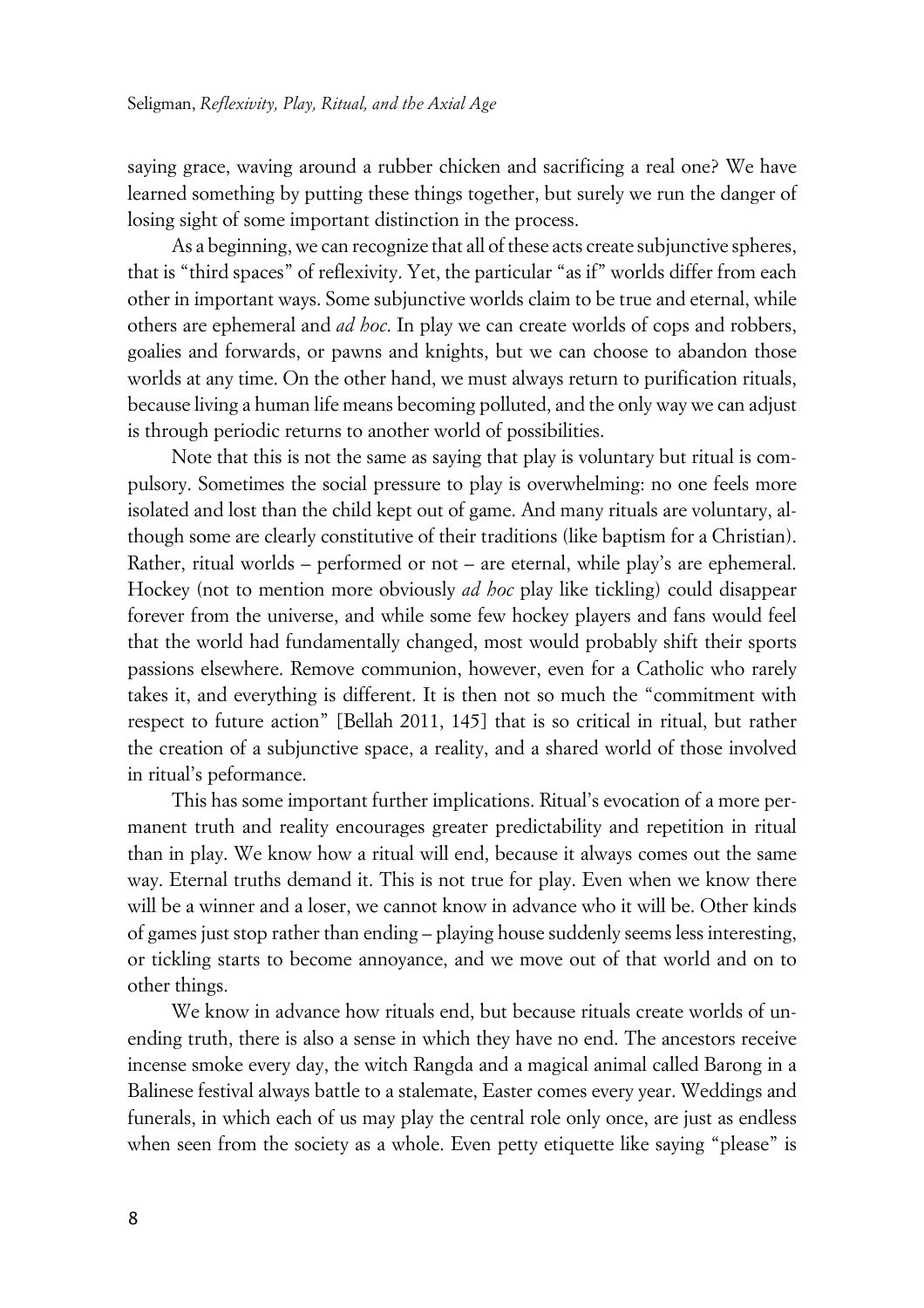more like ritual than play in this sense. We cannot say please just once and then forget about it. We repeat these niceties eternally, because the social conventions they enter must always be renewed. Play, on the other hand, never has to be repeated at all. So when we play, the ending is unknown but its world can easily end. Ritual's world, however, is endless, even though we know the ending of every performance. This also means that ritual always incorporates its past in a way that play does not. Because ritual is endless, it continually makes the past into the present. Play, however, continually defers the present into a future when the ending will become clear.

Thus we can see clearly that while ritual does indeed share certain characteristics of play, especially those focused on the subjunctive nature of their engagement with the interaction of world and self, it also differs from play in certain critically important features. Like child's play (according to Piaget) it has a strongly developed subjunctive sense and an emphasis on repetition and indexicality (all of which characterize child's play). Yet at the same time it also shows an extremely high degree of symbolization, quite unlike what can be found in any type of play, children's or adult's. Adult play of course involves a degree of symbolization (the rules of tennis, or golf, etc.), but the scale, depth and elaboration of that symbol system is nothing compared to what one finds in ritual. Scratch a ritual – religious or secular (the Eucharist or the saying of "please" and "thank you") – and you will find a virtual library of meanings, interpretations, teachings, historical events, symbol systems, visions of perfection, and so on. Not so in the rules of tennis, which can be summarized in a brief notebook. Thus the scope of significance given to the system of symbolization differs markedly between ritual and play. In Bellah's terms we may say that ritual has had the "benefit" of theoretic elaboration (and consequently, social scientists and other observers, must work hard to uncover the pre-symbolic core in the performative act itself) while play's very naiveté permits a much less elaborated space for reflection and challenging accepted ways of "thinking" without necessarily "thinking about thinking".

And just as it is important to appreciate the place of reflexivity beyond any theoretical aspects that have accrued to it over time, so it is important to recognize that the theoretic, contains elements that both predate the Axial Age and continue to exist as only one of multiple forms of understanding and engaging with the world. One of the very first stages of symbolization is, after all, the construction of categories, primarily through language and its codes. Here too, I wish only to emphasize the continued existence of a cognitive facet, as well as the problems inherent to it that both pre-date the Axial age and the continue today, to confound our attempts to make sense of the world. There are ways in which we continually attempt to clarify the world around us and just as continually increase its confusion. A brief review of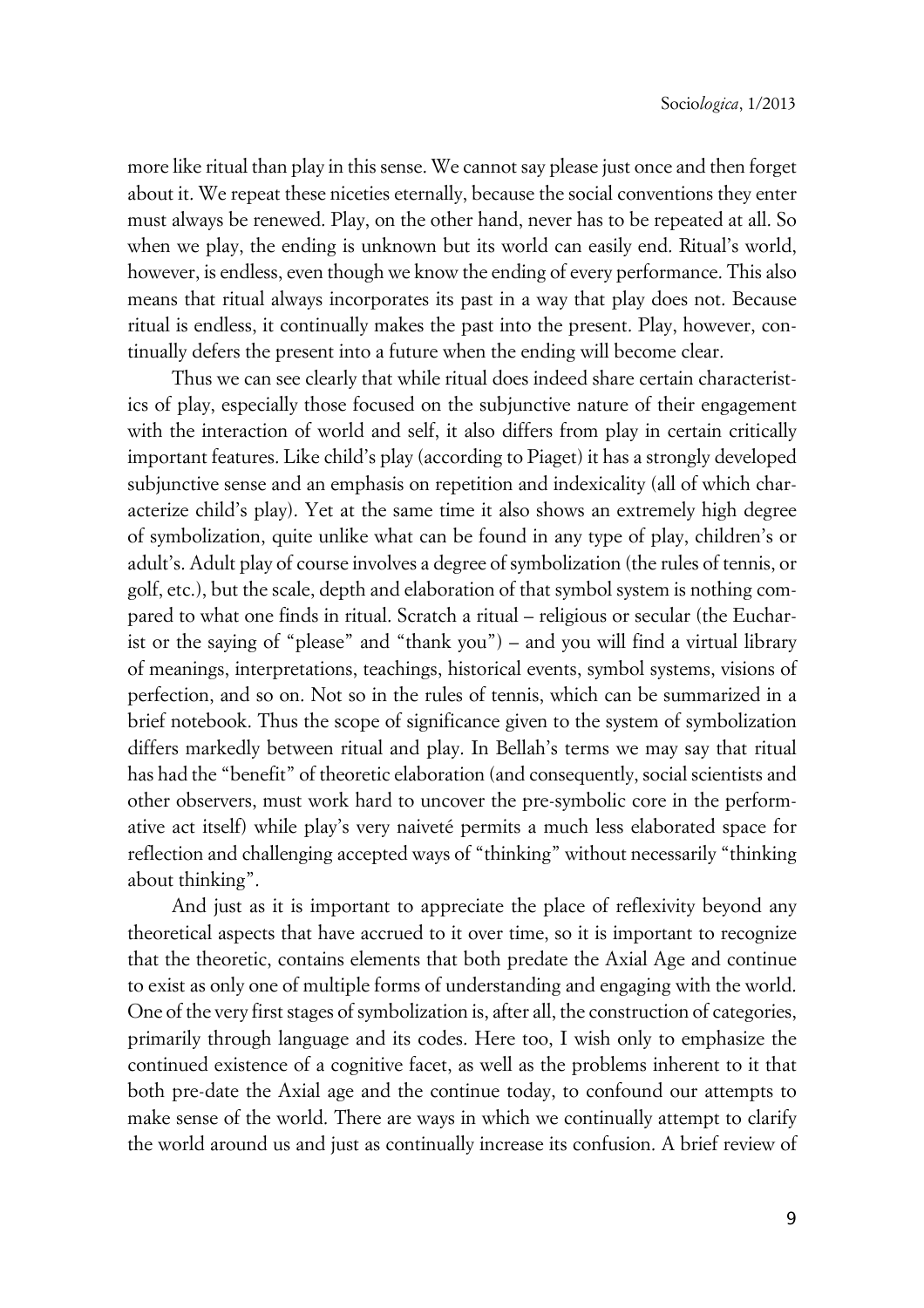such may help us appreciate just how fragile are our cultural achievements, regardless of their semantic richness and just how much our reflection on this conundrum may well rest on totally non-symbolic events and activities.

Loosely following in the path of John Henry Newman [1903, 52], I call this process of constant clarification "notation." By this I mean the process of intellectual abstraction from real experience or apprehension: "creations of the mind" in Newman's terms, rather than of direct apprehension.<sup>3</sup> Notation is not simply a matter of new words. We do it, for example, when we follow the inevitable child-rearing advice that we should define clear boundaries for our children. A simple rule that everyone should eat dinner at the same time might soon find itself vastly elaborated as a teen-aged child pushes on its edges and parents try to clarify the boundaries over and over again. There is just too much homework and she has to eat at the computer. She had a big snack and is not hungry. Forced to sit at the table anyway, she brings a textbook (pushing on yet another rule), or demands to leave far earlier than everyone else. New rules (leaving early is allowed, but only if there is a lot of homework) are met by new challenges (it is always a lot of homework). Smaller children test limits just as constantly, and clarifying the limit just leads to a new test. The process may be crucial for growing up and establishing understandings of both self and how to deal with a social community. Yet it also illustrates the constant push to notate as well as the inevitable limitations on the possibility of notation.

In quite a different context, something similar goes on with lawyers in a courtroom, who often argue less about the facts of a case than about their conflicting understandings of how the law applies in this unique case. Passing a new law will move the arguments onto new turf, but it can never get rid of the gap between the complexity of any specific (i.e., particular and unique) situation and notation, which is always general and hence leaves an opening for different interpretations – for ambiguity. There is a paradox of thought here: every increase in notation, in the detail of description or prescription, takes us further from the unique context because it entails greater use of abstraction. The more we "understand," "think," or "represent," the further from the thing we get. We gain clarity of vision at the expense of the fullness of experience. By increasing notation, we have, among other things, increased abstraction and hence the ambiguity of the experience itself.

Every human notational act is to some extent caught in this paradox. We cannot speak without categories, and even societies without legal systems still have rules of

<sup>&</sup>lt;sup>3</sup> Newman actually uses the term "notional," but means something very similar to our concept of notation.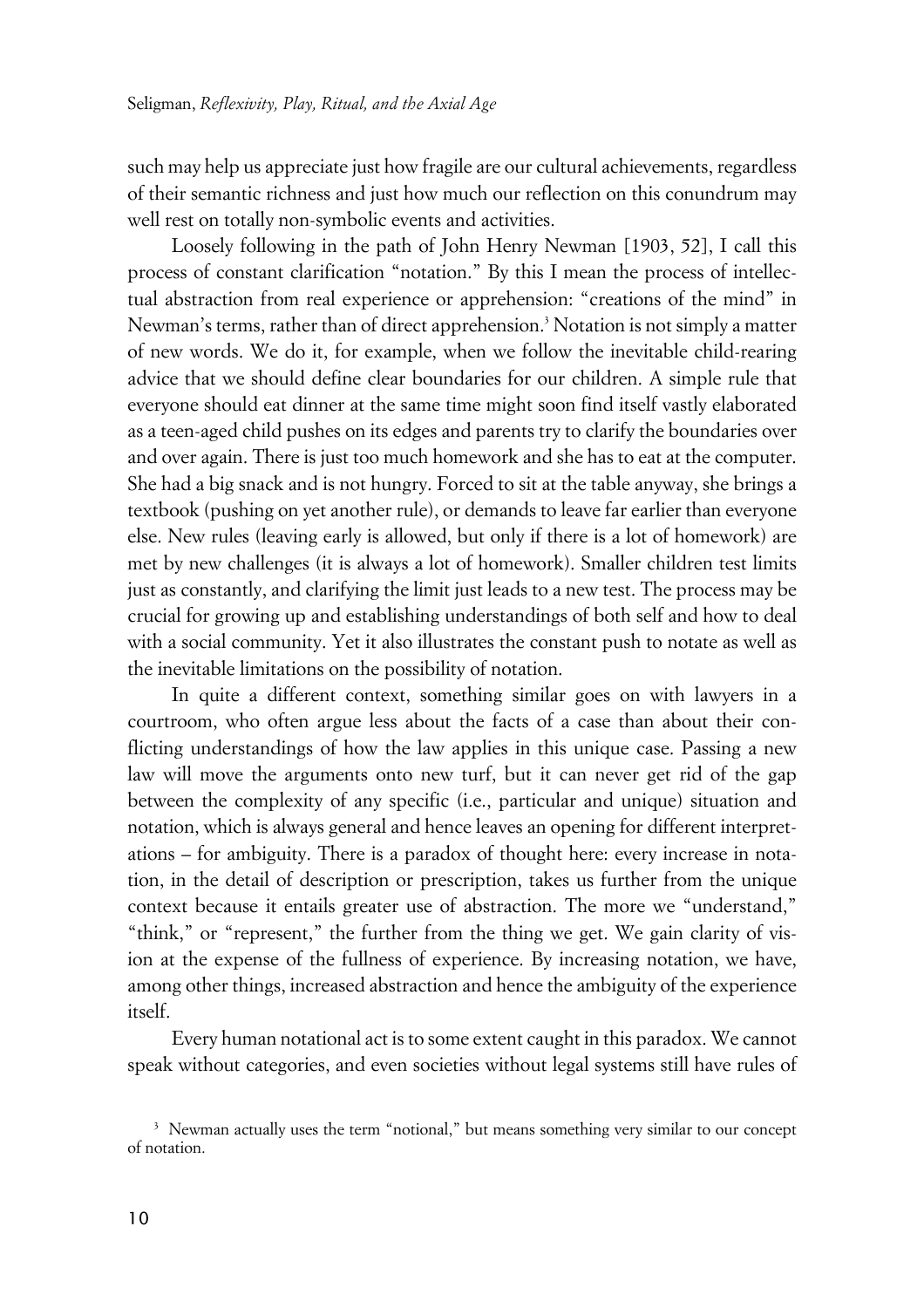some sort, always at one remove from experience. There are important differences, though, in how far different societies push this paradox or try to resolve it. At one extreme, we have mystical traditions that suggest the rejection of all categories, and thus a deep suspicion of language. The *Daode Jing*, for example, warns us that "When all in the world know beauty as beauty, ugliness arises; when all know good as good, evil arises… therefore the sage teaches without words." (translated in Chan [1963, 140]). Words only work through difference, and each thus carries its own opposite; better to avoid language completely. At the other extreme we have attempts to remove ambiguity forever by finding the right words for everything through an ideal language, and defining rules to cover every possible contingency. While this can never be more than an aspiration, it has been a vitally important project at some historical times, perhaps never more than in the period that began with the Enlightenment and continues in many ways today. Stephen Toulmin, has in fact argued that somewhere between 1590 and 1640, a skeptical tolerance of ambiguity and uncertainty lost its intellectual respectability [Toulmin 1990, 44].

Language is arguably the most fundamental human way of dealing with the ambiguities inherent to experience. All language abstracts away from the infinite richness of our experience in the world; all of it reduces flow to categories. As many have pointed out, every word is both too general and too specific: too general because it loses the precision and detail of actual objects and experiences, and too specific because it bounds those objects within the clear borders of some class. The problem of categories thus remains rooted in the very ambiguity of language. To paraphrase Gregory Bateson, one problem is that every communication is both a message and a message about a message [Bateson *et. al*. 1951, 23]. It is both descriptive and, in a sense, normative – a claim about the world-as-it-is and a claim about the nature of claims. The interstices of the two kinds of messages are always ambiguous, as the orientations of these respective messages pertain to very different realms.

Creating categories is an example of what is perhaps the most common strategy of dealing with the ambiguity of the world. Categories, that is notation, solidifies and refines boundaries. It works through the contrast of categories, through the creation of clearly defined alternatives. It attempts to disambiguate for all times (and climes) rather than understand its categories as indexed to a particular people or place. It therefore tends toward the abstract and general rather than the local and particular, more toward what Basil Bernstein called an "elaborated code" rather than a "restricted" one.

Perhaps the most important field defining the idea of notation is law (*nomos*). The very term "category" comes from the Greek *kategor*, that is, "prosecutor." Laws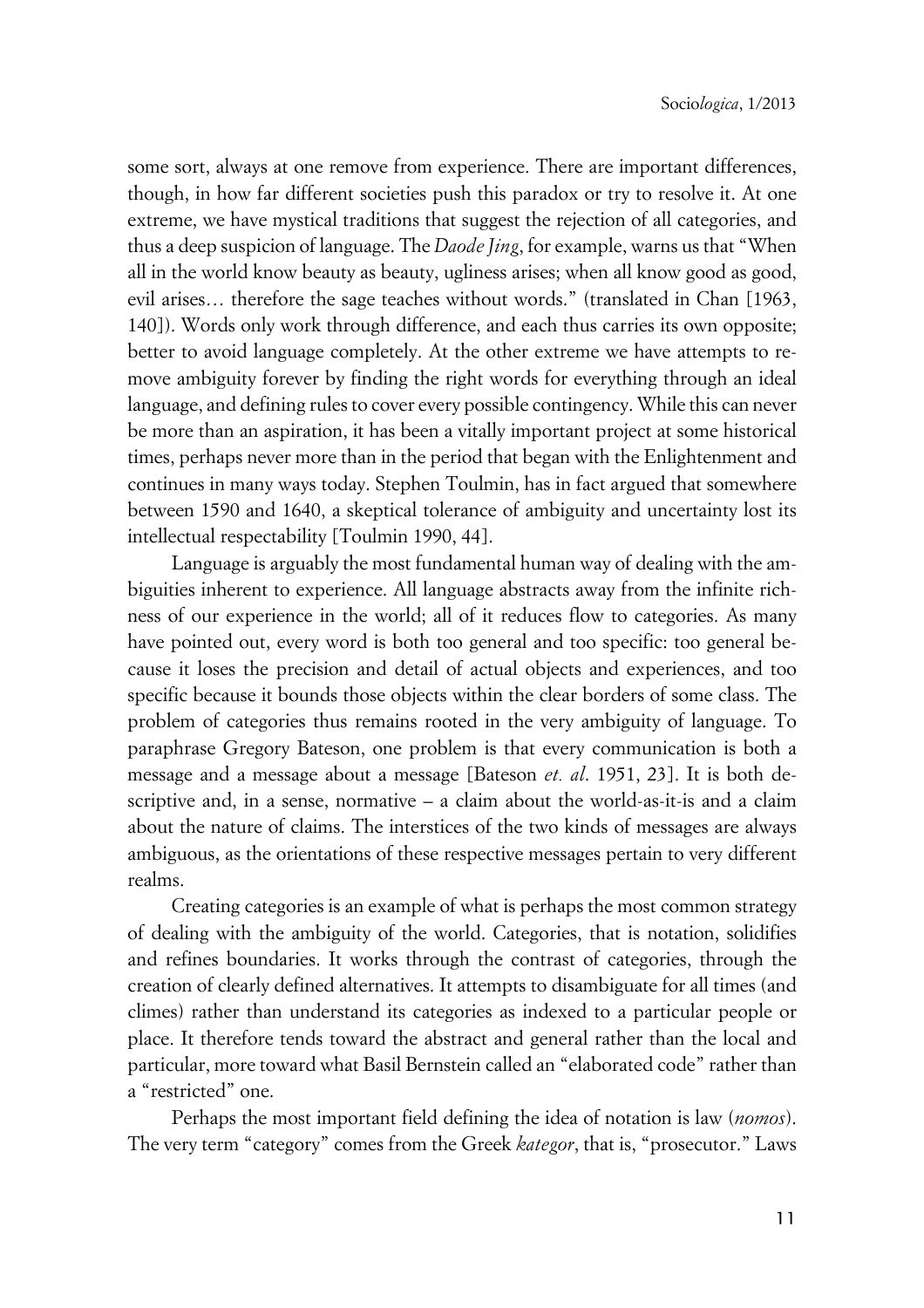and categories are interwoven. Both attempt to disambiguate in the most critical realm we inhabit, that of human relations. They have been doing this, moreover, for millennia – even before the invention of written codes of law (such as the code of Justinian), which merely added to and fortified this tendency. The decidedly early and culturally wide-spread practice of blood brotherhood provides a wonderful example of this "legalization" and hence structuring of ambiguous fields. From pre-Homeric Greece to contemporary Africa (that is, among non-Axial cultures) we are familiar with this phenomenon of ritualized friendship. Blood brotherhood and similar forms of ritualized personal relationships define or include a relationship with an unrelated other, that – given a cognitive grid based on kin classifications – simply cannot exist [Eisenstadt 1956]. Yet, it clearly does. Such ritualized friendships make certain relationships possible, despite the fact that the logic of the system cannot accommodate them. The interstitial or ambiguous points in the system (i.e. its inability to accommodate non-ascriptive ties) are negated through the creation of what is essentially a legal fiction (*avant la lettre*). Highly articulated systems of both reflexivity and notation are thus at work in such systems and it would be extraordinarily helpful if we could understand the degree of intentional theorization needed to accommodate the very untheoretical bonds of affect that can develop outside of what is countenanced kin-based social ties. My guess is, less than we may imagine.

Notation is one of the historically most significant ways of dealing with the ambiguities of life. Notation, in its most abstract form, attempts to impose a preconceived grid on experience – an interpretive template drawn from some ideal set of all previously similar experiences that will provide an ideal context and interpretive vision for it. This is sometimes enormously helpful: for example, if we can identify the tool in front of us as a screwdriver regardless of its size, color or the handle's material. In doing this we also identify the relevant purposes of the tool (tightening screws). In other cases, however, such notation can be tragically fallacious – for instance if we take the uncivil behavior of our neighbor to be just another example of what we already "know" about all Jews, or Muslims, or Blacks, or Greeks – or whichever group we may have prejudiced feelings toward. The shortcut to knowledge provided by our invocation of predetermined categories (notations) can be, depending on the relevant realm, a great boon or a blinding prejudice.

Notation tends to work better with inanimate objects than with individuals or groups of individuals, invested with "free will." Free will imbues every human situation, encounter, meeting and dialogue with an ontological openness that no category can ever fully circumscribe – however subtle or sophisticated. Of course we use notation just as often in our dealings with humans as in our dealings with screwdrivers; it just does not work as well. Notate though we will, we still fall in love, we get into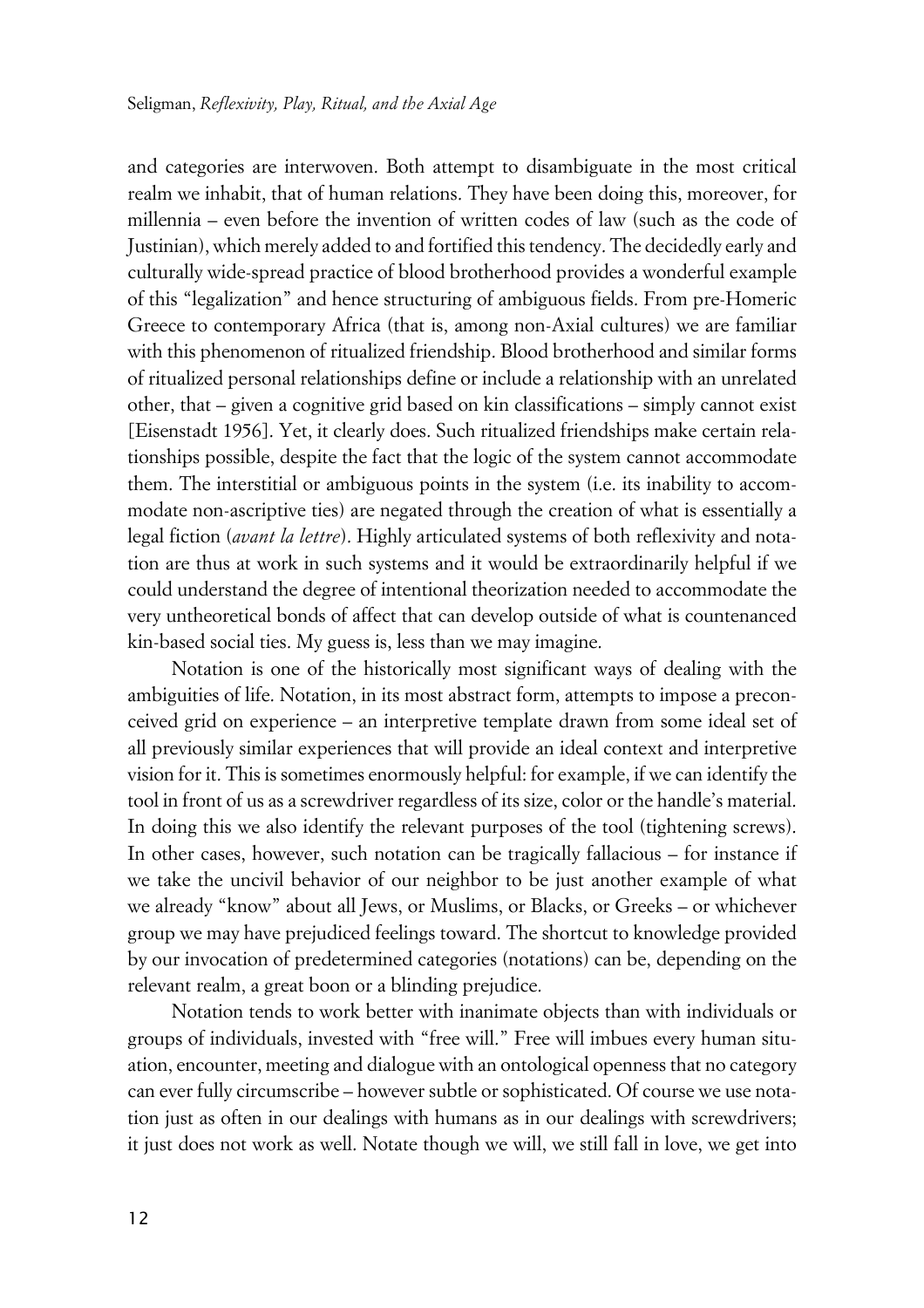fights, we (hopefully) change our opinions, we learn, we forget. Every day we tickle and get tickled, splash in the mud, break into an imitation of a famous singer or actor, and in short constantly show the impossibility of notation as sole indicator and guide to human behavior and interaction.

We seem indeed to have here returned to our beginnings: On the one hand, to the radical transcendence of the Axial Age, especially in Ancient Israel. It was, after all, this transcendence that allowed the emergence of that free-will, and so of that very individual conscience (standing apart from status, role and social context) which plays havoc with the 'timeless' categories of notation and symbolization. It is the free will of the individual, rooted in her transcendent orientation that belies all "thinking" and theory construction and makes of culture an endlessly open phenomenon. On the other hand, it brings us back to play, to a non-reflective doing in a "subjunctive space" that is, itself a timeless reflection on order, and its notated categories. Abbie Hoffman and the Yippies knew this, but so did Aristophanes and Cervantes, the greatest of jazz musicians and the children of Breughel's paintings. The story of religion in human evolution is a powerfully evocative story, as are all stories whose notated character is continually mediated by the play of their very narration.

### **References**

Bateson, G. and Ruesch, J.

1951 *Communication: The Social Matrix Of Psychiatry*. New York: Norton.

Bellah, R.N.

2011 *Religion in Human Evolution: From the Paleolithic to the Axial Age*. Cambridge, MA: Belknap Press of Harvard University Press.

Bloch, M.

- 1977 "The Past and the Present in the Present." *Man* 12: 278-292.
- Bruner, J. and Lucariello, J.
- 1989 "Monologue as Narrative Recreation of the World." Pp. 73-97 in *Narratives from the Crib*, edited by K. Nelson. Cambridge: Harvard University Press.

Chan, W.T.

1963 *A Source Book in Chinese Philosophy.* Princeton: Princeton University Press.

Donald, M.

1991 *Origins of the Modern Mind*. Cambridge: Harvard University Press.

Douglas, M.

1978 [1969] *Purity and Danger: An Analysis of Concepts of Pollution and Taboo*. London: Routledge and Kegan Paul.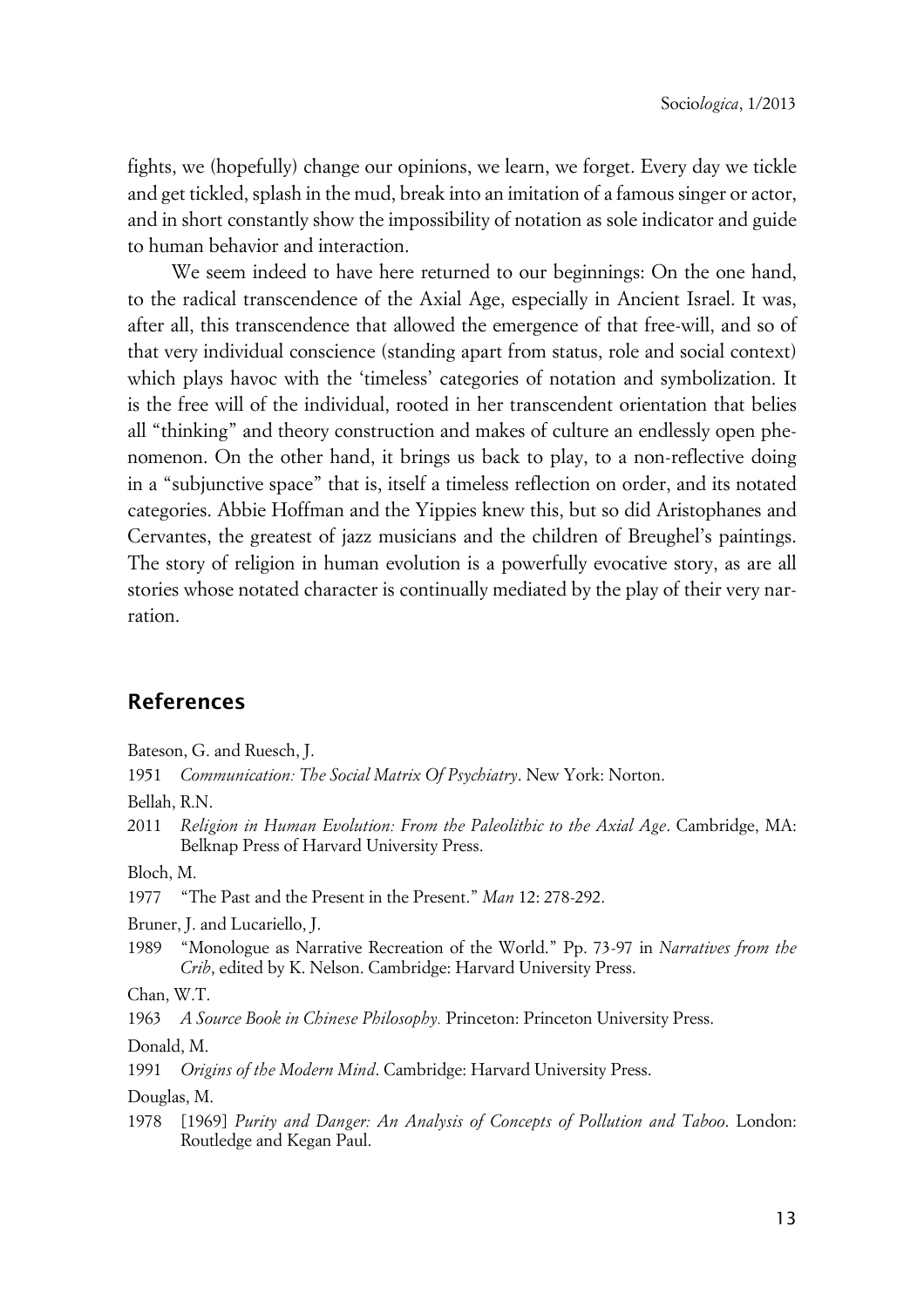Elkana, Y.

1986 "The Emergence of Second Order Thinking in Classical Greece." Pp. 40-64 in *The Origins and Diversity of Axial Age Civilizations,* edited by S. N. Eisenstadt. Stony Brook: SUNY Press.

Gadamer, H.G.

1986 [1977] "The Relevance of the Beautiful: Art as Play, Symbol, and Festival." Pp. 3-53 in *The Relevance of the Beautiful and Other Essays*, edited by N.Walker. Cambridge: Cambridge University Press.

Grondin, J.

2001 "Play, Festival, and Ritual in Gadamer: On the Theme of the Immermorial in His Later Works." Pp. 43-50 in *Language and Linguisticality in Gadamer's Hermeneutics*, edited by L. K. Schmidt. Lanham, Maryland: Lexington.

Eisenstadt, S.N.

- 1956 "Ritualized Personal Relationships." *Man* 56: 90-95.
- 1982 "The Axial Age." *European Journal of Sociology* 23: 294-314.

Huizinga, J.

1950 *Homo Ludens: A Study of the Play-Element in Culture*. Boston: Beacon Press.

Kahn, L. and Lobell, J. (eds.)

1979 *Between Silence and Light: Spirit in the Architecture of Louis I. Kahn*. Boston: Shambala Press.

Newman, J.H.

1903 *An Essay in Aid of a Grammar of Assent*. London: Longmans, Green, and Co.

Piaget, J.

1962 *Play, Dreams and Imitation in Childhood*. New York: Norton.

Schwartz, B. (ed.)

1975 "Wisdom, Revelation and Doubt." *Dadealus*, Spring.

Sutton-Smith, B.

1997 *The Ambiguity of Play*. Cambridge: Harvard University Press.

Toulmin, S.E.

1990 *Cosmopolis: The Hidden Agenda of Modernity*. Chicago: University of Chicago Press.

Voegelin, E.

1952 *The New Science of Politics*. Chicago: Chicago University Press.

1954 *Order and History vol.I*. Baton Rouge: Louisiana State University Press.